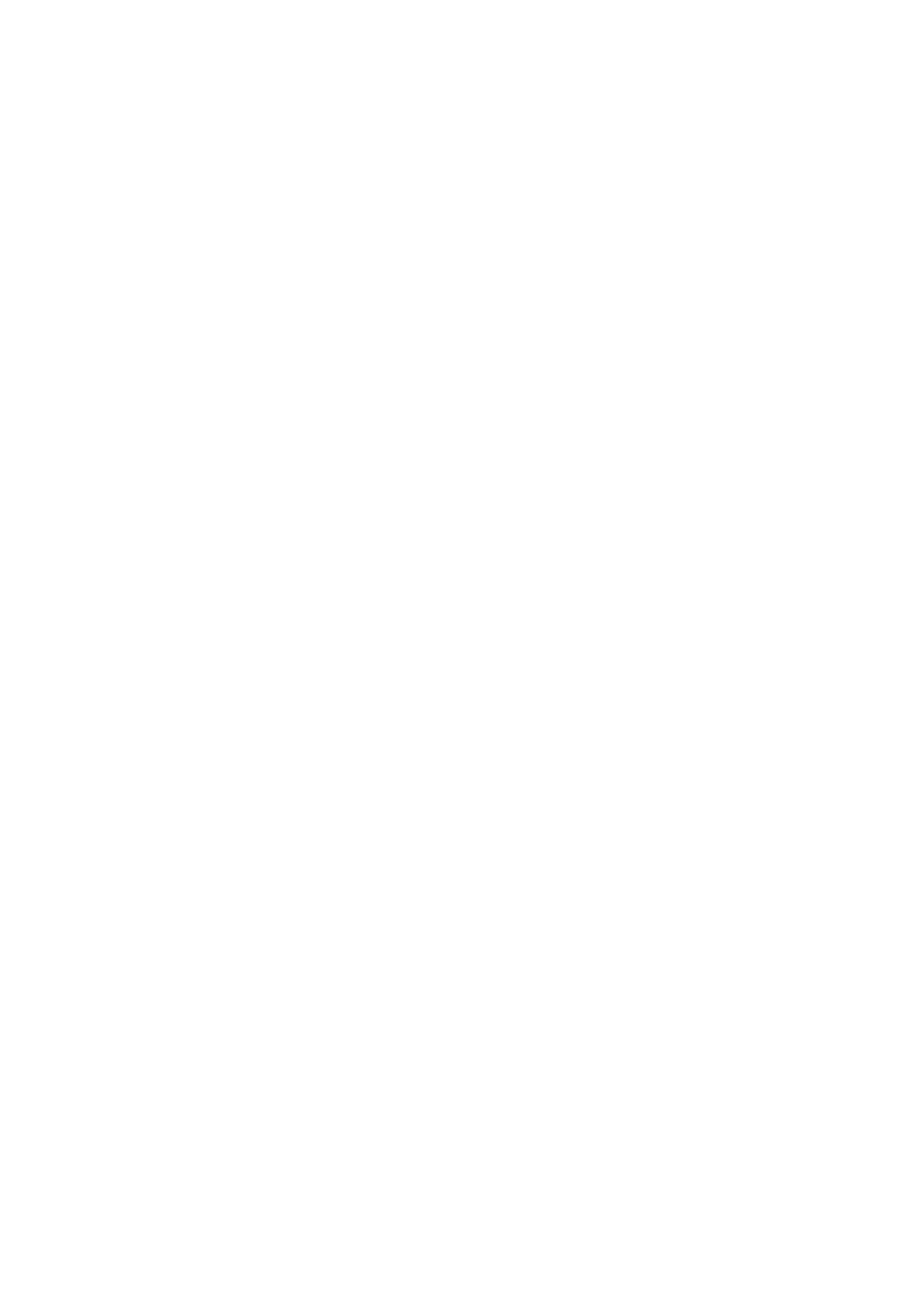I certify that the mark shown below has been registered under No. UK00003500638 effective as of the date 15/06/2020 and has been entered in the register on 18/09/2020

Signed this day at my direction

Tim Moss REGISTRAR

Representation of Mark



The mark has been registered in respect of: Class 39:

Agency services for arranging travel;Airport check-in services;Airport transfer services;Arrangement of transportation;Arrangement of travel;Arrangement of travel to and from hotels;Arranging airline tickets, cruise tickets and train tickets;Arranging and booking of travel;Arranging of air travel;Arranging of baggage transfer;Arranging